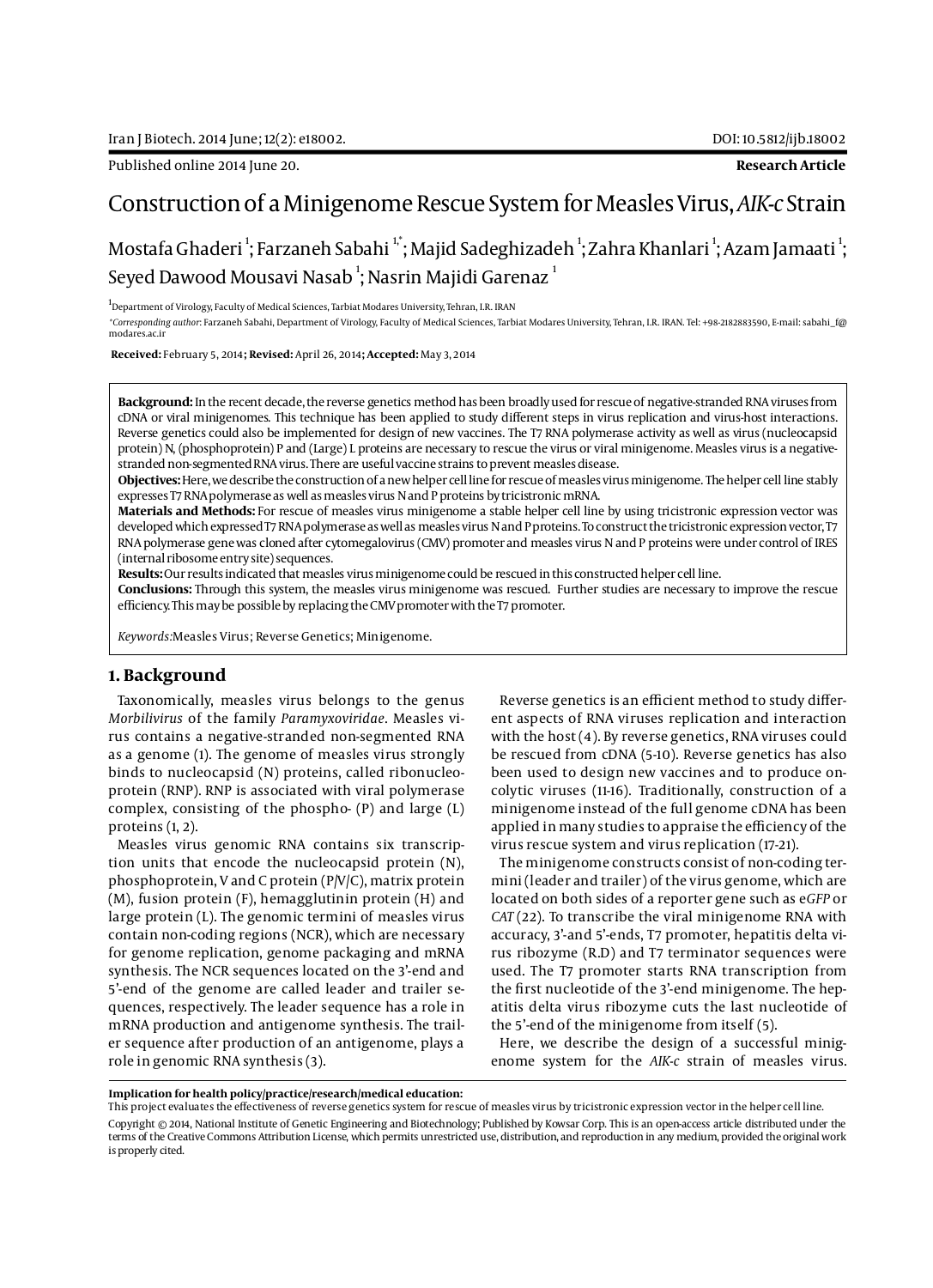#### *Ghaderi M et al.*



**Figure 1.** Schematic Representation of e*GFP* Expression as a Reporter Gene Included in Measles Virus Minigenome. After transfection of the minigenome into HEK-T7N1P5, negative sense RNA (vRNA) is transcribed by T7 RNA Polymerase. Then, the minigenome vRNA establishes vRNP that could be detected by viral polymerase complex (P-L). Finally, the viral polymerase complex starts to transcribe e*GFP* mRNA by using non-coding region of vRNA (leader).



**Figure 2.** Structure of Tricistronic Expression Plasmid Used for Expression of T7 RNA Polymerase, and Measles Virus N and P Proteins

In this study, to rescue the minigenome from cDNA, a helper cell line was constructed which stably expressed measles virus N and P proteins as well as T7 RNA polymerase (Figure 1). A recombinant tricistronic expression vector was constructed in which T7 RNA polymerase as well as measles virus N and P genes were inserted. Previous studies have used tricistronic expression systems to simultaneously produce three proteins (23, 24). The T7 RNA polymerase in this tricistronic vector was cloned into multiple cloning sites (MCS) of the plasmid downstream to the CMV promoter, and measles virus N and P genes were separately inserted after IRES sequences (Figure 2).

## **2. Objectives**

The objective of the study was to construct a rescue system for the vaccine strain of the measles virus.

# **3. Materials and Methods**

### *3.1. Cell Line*

HEK-293 cells were grown in high glucose Dulbecco's Modified Eagle's Minimal medium (DMEM) (Gibco) containing 10% fetal bovine serum (FBS) (Gibco), the antibiotics penicillin (100 U.ml $^{-1}$ ) and streptomycin (0.1 mg.ml $^{-1}$ ).

### *3.2. Construction of Helper Plasmids*

The full genome cDNA of *AIK-c* strain of measles virus along with accessory elements consisting of T7 promoter, hammer-head, ribozyme delta and T7 terminator was synthesized. The cDNA of measles virus was cloned into the pUC57 plasmid (Genscript Company, Hong Kong).

#### *3.2.1. PCR Amplification*

PCR amplification of measles virus N and P genes was carried out using specific primers and the Platinum-pfx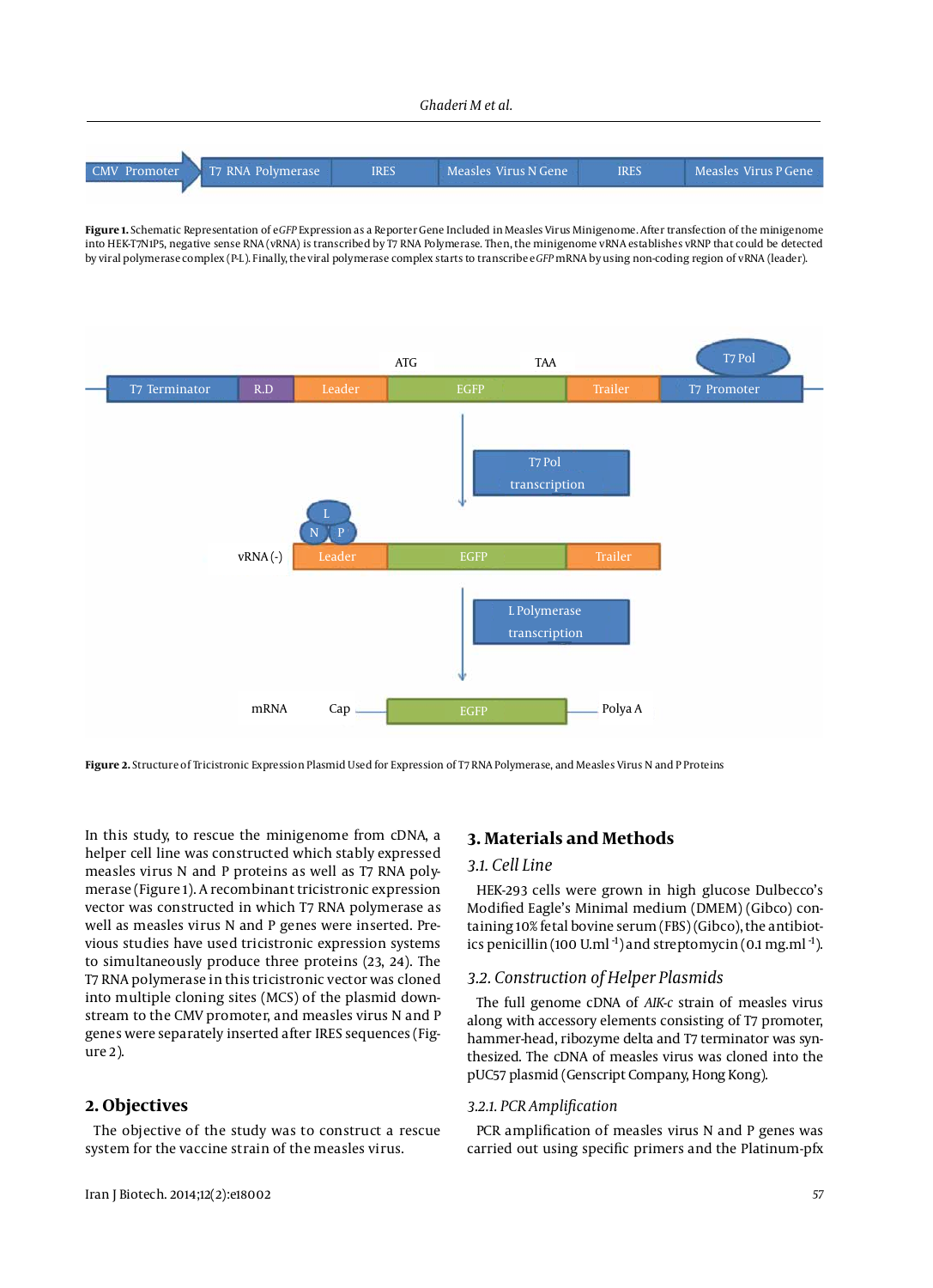| Table 1. Primers for Amplification of Measles Virus N and P Genes as Well as T7 RNA Polymerase Gene |                                                  |
|-----------------------------------------------------------------------------------------------------|--------------------------------------------------|
| Gene                                                                                                | <b>Primer Sequence</b>                           |
| T7, Forward primer                                                                                  | 5'CTAGCTAGCCCACCATGAACACGATTAACATCGCTAAGAACGAC3' |
| T7, Reverse primer                                                                                  | 5'CCGCTCGAGTTACGCGAACGCGAAGTCCGACTC3'            |
| N, Forward primer                                                                                   | 5'AACCATGGCCACACTTTTAAGGAGCTTAGCA3'              |
| N, Reverse primer                                                                                   | 5'ATAAGAATGCGGCCGCCTAGTCTAGAAGATTTCTG3'          |
| P, Forward primer                                                                                   | 5'AACCATGGCAGAAGAGCAGGCACGC3'                    |
| P, Reverse primer                                                                                   | 5'ATAAGAATGCGGCCGCCTACTTCATTATTATCTTCATCAGCA3'   |

kit (Invitrogen). All primers for PCR amplification are listed in Table 1.In these reactions, we used the full genome cDNA of measles virus as a template.

The bacteriophage T7 RNA polymerase gene was amplified using BL-21 genome lysate as a template. Forward and reverse primers for T7 RNA polymerase amplification are listed in Table 1.

### *3.2.2. Cloning Steps*

The PCR products for each gene were purified using the Qiagen purification kit. The T7 RNA polymerase gene was digested with NheI and XhoI. Then, after purification with a gel extraction kit (Qiagen), the DNA fragment of T7 RNA polymerase (in length of 2600Kb) was cloned into the pIRES2-EGFP plasmid (Clontech) and the recombinant vector was called pIRES-T7.

The cloning process for N and P genes was similar. The PCR products for each gene was purified and digested with NotI. The NotI site was at the 5'-end of reverse primers, but there was no restriction enzyme site in the forward primers. The forward primers contained akozak consensus ribosome binding site (AACC) and ATG initiation codon. The pIRES2-EGFP plasmid was digested in a step by step process. First, pIRES2-EGFP was digested with BstxI and then, the digestion product of the plasmid was treated with Klenow to produce a blunt end. Finally, pIRES2-EGFP was digested with NotI. The DNA fragments of N and P genes were cloned into the pIRES2- EGFP and recombinant vectors were named pIRES-N and pIRES-P, respectively.

To produce a tricistronic expression vector containing the T7 RNA polymerase and N and P genes, T7 RNA polymerase gene after digestion with NheI and XhoI was cloned into pIRES-P and the new recombinant vector was named pT7P5. Next, the N gene along with the IRES sequences of pIRES-N, after digestion with XhoI and HpaI, was cloned into pT7P5 at the site of XhoI and SmaI. The final tricistronic construct was named pT7N1P5 (Figure 2).

To analyze the functionality of the T7 RNA polymerase, a plasmid was constructed expressing the e*GFP* reporter gene under control of the T7 promoter and IRES sequences. This plasmid was called pFT7A. The e*GFP*, IRES and polyadenylation signal in pFT7A was produced by PCR amplification from pIRES2-EGFP as a template.

To generate pAIKc-mini as a measles virus minigenome, the essential sequences for rescue of the reporter gene consisting of the T7 promoter, measles virus leader and trailer elements, e*GFP* gene, ribozyme delta and T7 terminator were designed by the Bioedit software. In this plasmid, the sequence of e*GFP* was located in the negative sense direction. After designing, the whole sequence was synthesized (Genscript Company).

## *3.3. Transfection*

To generate a stable cell line expressing the T7 RNA polymerase as well as measles virus N and P proteins, the pT7N1P5 was linearized by digestion with SspI. Then, the linearized plasmid was purified for transfection into HEK cells. Cells were grown in six-well tissue culture plates to 80% confluence and transfected with 5 µg plasmids via Lipofectamine 2000 (Invitrogen). Cells were incubated for 16 hours at 37 ̊C, and then washed once with phosphate buffer saline (PBS) and maintained in DMEM containing 10% FBS. After two days, the cells of six-well plates were split into 25 cm<sup>2</sup> flasks and selected by 1 mg.mL <sup>-1</sup> G418. The medium containing 1 mgmL G418 was changed every second day. After 12 days, 20 colonies were cultured into 24 well tissue culture plates. After expansion of cells to six-well plates, they were prepared for analysis of each gene. The T7 RNA polymerase activity was assayed by transfection of G418 resistance cells of each colony with the pFT7A plasmid. The expression of measles virus N and P proteins by the tricistronic expression vector was evaluated by western blotting using the total lysate of the confluent 25 cm2 cell culture flask. For protein detection, we used a monoclonal antibody to measles virus N and P proteins. In each step of analysis, including T7 RNA polymerase activity assay and western blotting for detection of N and P proteins, we used HEK-293 cells as a negative control. In order to assess whether recombinant HEK-293 helper cell line (HEK-T7N1P5) could rescue the measles virus minigenome, co-transfection of pAIKc-mini with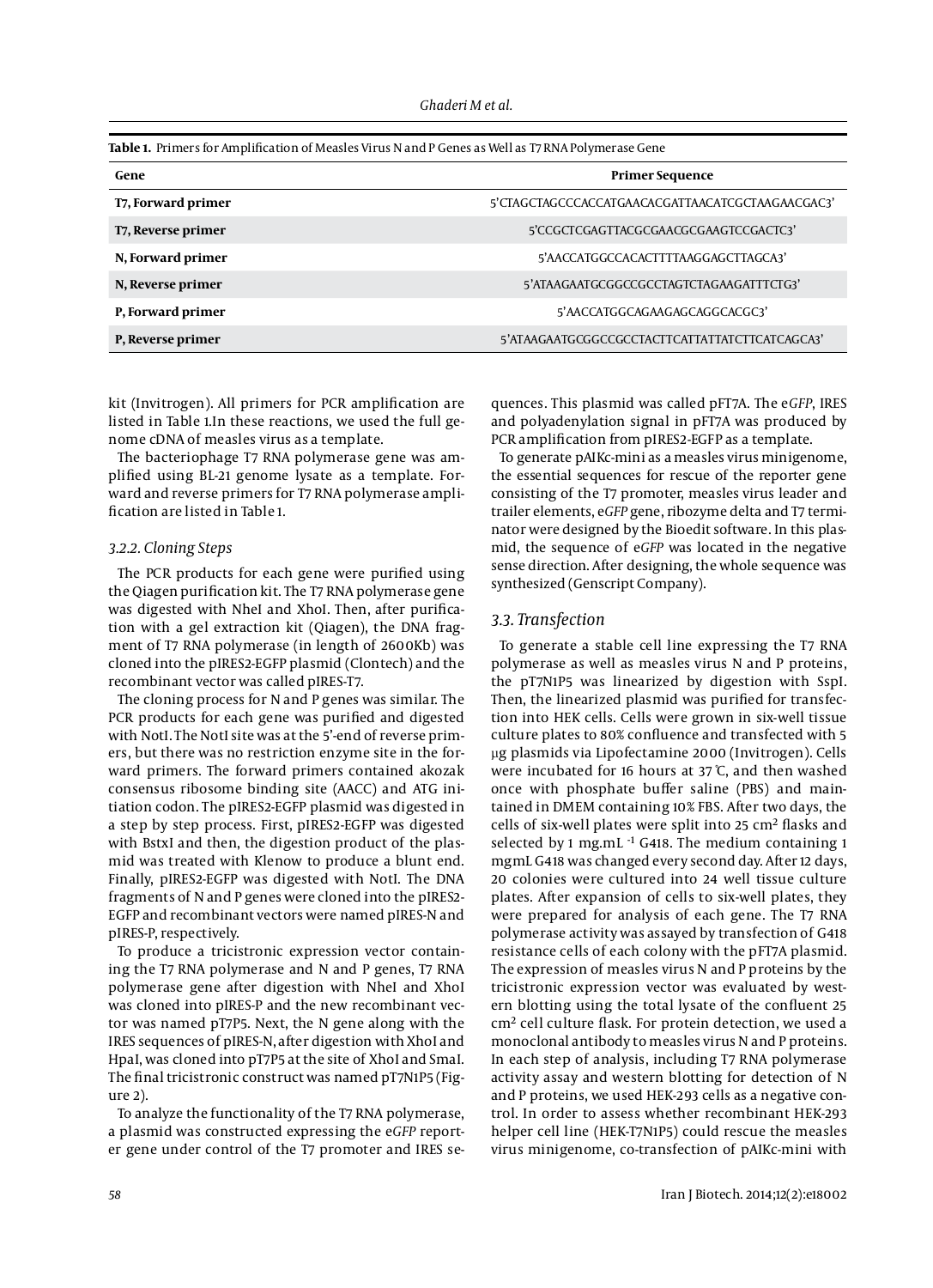pEMC-La (a gift from Hussein Y.Naim), containing the measles virus L polymerase was, carried out.

# **4. Results**

#### *4.1. Construction of Tricistronic Expression Vector*

In order to gain a higher expression of T7 RNA polymerase, the cloning site of the gene was designed in MCS of the pIRES2-EGFP plasmid, under control of the CMV promoter. The bacteria genome, containing the bacteriophage T7 RNA polymerase, was isolated from BL-21, and sequences of the T7 RNA polymerase gene was amplified by PCR (Figure 3).



**Figure 3.** PCR Amplification of T7 RNA Polymerase Gene. 2600 bp Fragment in lane 1 shows amplification of the T7 RNA polymerase gene and lane 2 is related to the 1 kb DNA ladder (Fermentas, Germany).

Then, the PCR product of T7 RNA polymerase was inserted into MCS of the pIRES2-EGFP plasmid (Figure 4).



**Figure 4.** Lane 1 shows the pIRES2-EGFP Plasmid as a control and bands in lanes 2-5 and 7 are miniprep products of the pIRES-T7 vector; lane 6 is the miniprep product of non-ligated T7 RNA polymerase gene in the pIRES2- EGFP plasmid.

For simultaneous expression of the three genes including T7 RNA polymerase and measles virus N and P genes; firstly, the last two genes after PCR amplification, were cloned into the pIRES2-EGFP plasmid directly after IRES sequences resulting in the pIRES-N and pIRES-P vectors (Figure 5 and 6); then, subcloning processes to fuse the three genes for production of pT7P5 and pT7N1P5 vectors were carried out (Figure 7). Digestion with the SsPI enzyme to confirm the size of pT7N1P5 (10200 bp) was done (Figure 8). The correctness of positioning of the resulting tricistronic pT7N1P5 plasmid was confirmed by DNA sequencing.



**Figure 5.** Lane 1 is related to the 1 Kb ladder (Fermentas, Germany) Lanes 2-4 and 5-7 are related to PCR products of measles virus N and P genes, respectively.



**Figure 6.** Lanes 1 and 2 digested PIRES\_P and PIRES-N for confirmation of measl virus P and N genes, cloned PIRES-EGFP, respectively. Lane 3 1 Kb ladder.



**Figure 7.** Confirmation of T7 RNA Polymerase Subcloning into pIRES-P. Lane 1 is positive for the pT7P5 vector (8700 bp) after digestion with the NheI enzyme, Lane 2 is related to the pIRES-P (as a control plasmid) and Lane 3 shows the 1 Kb ladder.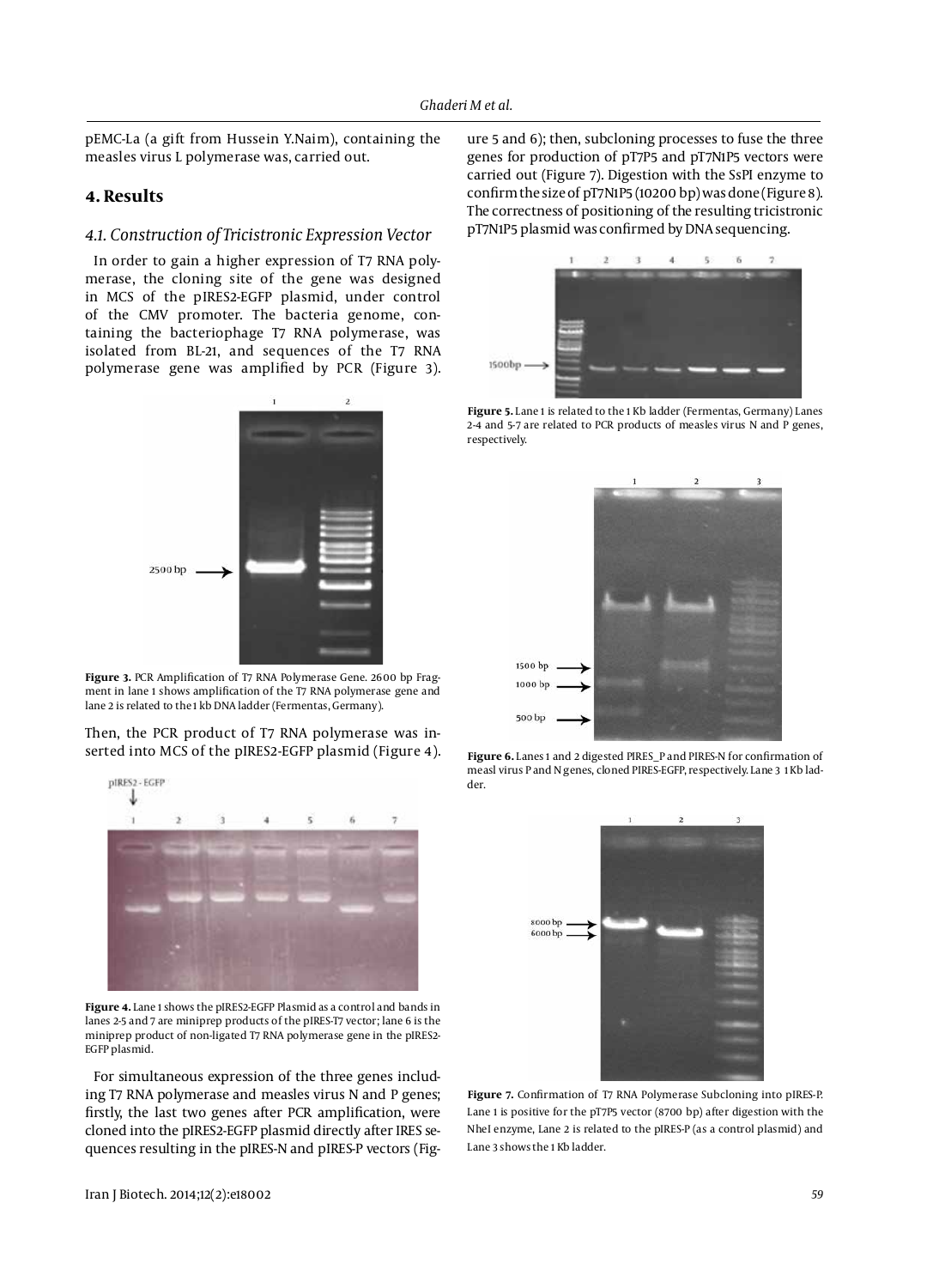

**Figure 8.** Subcloning Results of Measles Virus N Gene Along With IRES Sequence into pT7P5. lane 1 is positive for pT7N1P5 (10200bp) and lane 2 represents the 1Kb ladder.

# *4.2. Construction of a Stable Cell Line*

For stable expression of genes by pT7NP5 as a tricistronic vector, the linearized plasmid was transfected into the HEK-293 cell line. In order to evaluate stable construction of the cell line by integration of plasmid into cell chromosomes, the linearized pIRES2-EGFP plasmid was used with the same digestion enzyme used for pT7N1P5 digestion. After third and tenth passage of the recombinant HEK-T7N1P5, the T7 RNA polymerase activity, indicated by use of the pFT7A plasmid from the four colonies (assigned as a, b, c, and d), was positive (Figure 9). pFT7A plasmid contains the e*GFP* gene under control of the T7 promoter and IRES sequences. The e*GFP* gene included in the pFT7A plasmid could be expressed by T7 RNA polymerase activity in recombinant HEK-T7N1P5. The e*GFP* fluorescence was also verified in transfected HEK-293 cells by pIRES2-EGFP at third and tenth passage.

There was successful expression of measles virus N and P proteins in stably HEK-T7N1P5 cells. Although there were positive results for expression of N and P proteins from 'a', 'b' and 'd' colonies, there was no detection of these proteins expression from the 'c' colony. Among these colonies, it seems that colony 'a' was the best selected colony (Figure 10).

# *4.3. Assay of Measles Virus Minigenome in Recombinant HEK-T7N1P5*

According to the results of gene expression, colony 'a' of HEK-T7N1P5 was used for rescue of the minigenome. To visualize e*GFP* fluorescence as a reporter gene by the minigenome, not only the activity of T7 RNA polymerase is necessary to transcribe the negative sense of the minigenome RNA, but also the measles virus L polymerase is important to synthesize positive sense of the minigenome RNA and e*GFP* mRNA.

Therefore, co-transfection of the minigenome (pAIKcmini) along with the pEMC-La plasmid containing the measles virus L polymerase was performed. At 72 hours post-transfection, e*GFP* fluorescence was observed in a few cells (Figure 11).



**Figure 9.** Assay of T7 RNA Polymerase Activity by Using the pFT7A Plasmid. e*GFP* fluorescence from the four colonies was positive.



**Figure 10.** Western Blotting Assay for Examination of Measles Virus N and P Expression, the (-) is Related to Control Negative from HEK-293 Cell Lysate and Lanes 'a', 'b , 'c' and 'd' Show Measles Virus P (70kDa) and N (60kDa) Bands in Left and Right Figure, Respectively.



**Figure 11.** e*GFP* Expression Assay in Recombinant HEK-T7N1P5 by Transfecting With Measles Virus Minigenome. A) shows the negative control of HEK-T7N1P5 which was not transfected with any plasmid; B) indicates transfection of pAIKc-mini alone into HEK-T7N1P5; and C) represents the e*GFP* fluorescence after co-transfection of pAIKc-mini and pEMC-La into HEK-T7N1P5.

# **5. Discussion**

In reverse genetics for the order *Mononegaviral*, T7 RNA polymerase activity as well as virus nucleoprotein and phospho-protein are necessary to rescue the virus or minigenome (5). For this reason, we designed a tricistronic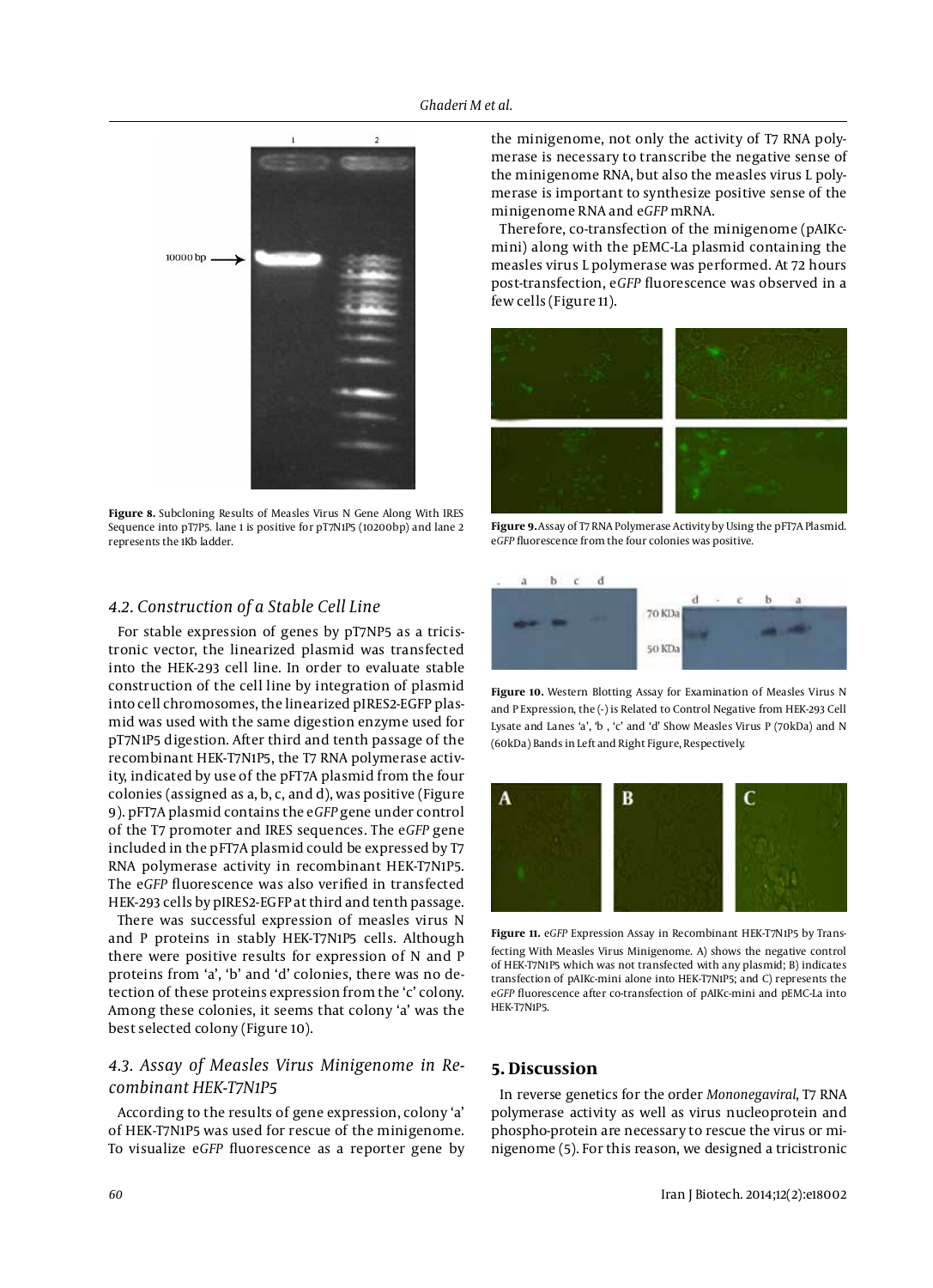expression vector, in which all of the genes were under control of one CMV promoter. The T7 RNA polymerase gene was placed at the MCS and next, measles virus N and P proteins were inserted directly after the IRES sequence. This strategy gives rise to transfection of one recombinant vector instead of three vectors for each gene.

In step one, stable expression of e*GFP* in transfected HEK-293 with linearized pIRES2-EGFP plasmid indicated that the linearized plasmid consisting of pIRES2-EGFP and pT7N1P5 had been successfully integrated into cell chromosomes. In the next step, stable expression of eGFP gene in the pFT7A, which was expressed by the T7 RNA polymerase and translated with the IRES sequences, showed that integration of pT7N1P5 was successful and there was enzymatic activity of T7 RNA polymerase in recombinant HEK-T7N1P5 cells. The results of western blotting for expression of measles virus N and P proteins also confirmed stable expression of these genes by pT7N1P5 in recombinant HEK-T7N1P5 cells.

Finally, although there was e*GFP* fluorescence via the e*GFP* gene under control of measles virus minigenome, the number of recombinant HEK-T7N1P5, which showed e*GFP* expression was low. It can be speculated that the reason for low e*GFP* expression by the minigenome was using the CMV promoter for transcription of tricistronic mRNA from pT7N1P5. The transcription of mRNA by the CMV promoter is suppressed in some cells after many passages (25, 26). Use of the T7 promoter and IRES sequences instead of the CMV promoter in tricistronic expression vector could be effective in increasing the rate and stability of gene expression. However, *eGFP* expression by our minigenome indicated that pT7N1P5 could be used to rescue the measles virus minigenome after co-transfection of pT7N1P5, measles virus L gene and minigenome into HEK-293 cells. On the other hand, successful rescue the measles virus minigenome by this system could be effective for rescue the measles virus full genome.

# **Acknowledgements**

This work was performed as part Mostafa Ghaderi's PhD thesis in Medical Virology of at Tarbiat Modares University. We would like to thank the office of applied research of Tarbiat Modares University for their support of this project.

# **Author's Contribution**

Mostafa Ghaderi performed this project as part of his PhD, Farzaneh Sabahi designed and managed the project, and all the other authors were involved in the experiments, technical support and writing of the manuscript.

### **Financial Disclosure**

There is no conflict of interest.

## **Funding/ Support**

This work was supported by Tarbiat Modares University.

#### **References**

- 1. Robert AL, Griffith DP. *Fields Virology.* 5th ed; 2007.
- 2. Kingston RL, Baase WA, Gay LS. Characterization of nucleocapsid binding by the measles virus and mumps virus phosphoproteins. *J Virol.* 2004;**78**(16):8630–40.
- 3. Parks CL, Lerch RA, Walpita P, Wang HP, Sidhu MS, Udem SA. Analysis of the noncoding regions of measles virus strains in the Edmonston vaccine lineage. *J Virol.* 2001;**75**(2):921–33.
- 4. Kohl A, Hart TJ, Noonan C, Royall E, Roberts LO, Elliott RM. A bunyamwera virus minireplicon system in mosquito cells. *J Virol.* 2004;**78**(11):5679–85.
- 5. Radecke F, Spielhofer P, Schneider H, Kaelin K, Huber M, Dotsch C, et al. Rescue of measles viruses from cloned DNA. *EMBO J.* 1995;**14**(23):5773–84.
- 6. Combredet C, Labrousse V, Mollet L, Lorin C, Delebecque F, Hurtrel B, et al. A molecularly cloned Schwarz strain of measles virus vaccine induces strong immune responses in macaques and transgenic mice. *J Virol.* 2003;**77**(21):11546–54.
- 7. Takeda M, Takeuchi K, Miyajima N, Kobune F, Ami Y, Nagata N, et al. Recovery of pathogenic measles virus from cloned cDNA. *J Virol.* 2000;**74**(14):6643–7.
- 8. Herfst S, de Graaf M, Schickli JH, Tang RS, Kaur J, Yang CF, et al. Recovery of human metapneumovirus genetic lineages a and B from cloned cDNA. *J Virol.* 2004;**78**(15):8264–70.
- 9. de Wit E, Spronken MI, Vervaet G, Rimmelzwaan GF, Osterhaus AD, Fouchier RA. A reverse-genetics system for Influenza A virus using T7 RNA polymerase. *J Gen Virol.* 2007;**88**(Pt 4):1281–7.
- Kumada A, Komase K, Nakayama T. Recombinant measles AIK-C strain expressing current wild-type hemagglutinin protein. *Vaccine.* 2004;**22**(3-4):309–16.
- 11. Yuri K, Masaaki S, Makoto S, Seiji O, Chieko K, Kyoko TK. Evaluation of a recombinant measles virus as the expression vector of hepatitis C virus envelope proteins. *World J vaccines.* 2011;**2011**.
- 12. Mok H, Cheng X, Xu Q, Zengel JR, Parhy B, Zhao J, et al. Evaluation of Measles Vaccine Virus as a Vector to Deliver Respiratory Syncytial Virus Fusion Protein or Epstein-Barr Virus Glycoprotein gp350. *Open Virol J.* 2012;**6**:12–22.
- 13. Reyes-del Valle J, de la Fuente C, Turner MA, Springfeld C, Apte-Sengupta S, Frenzke ME, et al. Broadly neutralizing immune responses against hepatitis C virus induced by vectored measles viruses and a recombinant envelope protein booster. *J Virol.* 2012;**86**(21):11558–66.
- 14. Liniger M, Zuniga A, Tamin A, Azzouz-Morin TN, Knuchel M, Marty RR, et al. Induction of neutralising antibodies and cellular immune responses against SARS coronavirus by recombinant measles viruses. *Vaccine.* 2008;**26**(17):2164–74.
- 15. Brandler S, Marianneau P, Loth P, Lacote S, Combredet C, Frenkiel MP, et al. Measles vaccine expressing the secreted form of West Nile virus envelope glycoprotein induces protective immunity in squirrel monkeys, a new model of West Nile virus infection. *J Infect Dis.* 2012;**206**(2):212–9.
- 16. Brandler S, Ruffie C, Najburg V, Frenkiel MP, Bedouelle H, Despres P, et al. Pediatric measles vaccine expressing a dengue tetravalent antigen elicits neutralizing antibodies against all four dengue viruses. *Vaccine.* 2010;**28**(41):6730–9.
- 17. Sleeman K, Bankamp B, Hummel KB, Lo MK, Bellini WJ, Rota PA. The C, V and W proteins of Nipah virus inhibit minigenome replication. *J Gen Virol.* 2008;**89**(Pt 5):1300–8.
- 18. Brown DD, Collins FM, Duprex WP, Baron MD, Barrett T, Rima BK. 'Rescue' of mini-genomic constructs and viruses by combinations of morbillivirus N, P and L proteins. *J Gen Virol.* 2005;**86**(Pt 4):1077–81.
- 19. Flick K, Hooper JW, Schmaljohn CS, Pettersson RF, Feldmann H, Flick R. Rescue of Hantaan virus minigenomes. *Virology.* 2003;**306**(2):219–24.
- 20. Halpin K, Bankamp B, Harcourt BH, Bellini WJ, Rota PA. Nipah virus conforms to the rule of six in a minigenome replication assay. *J Gen Virol.* 2004;**85**(Pt 3):701–7.
- 21. Rennick LJ, Duprex WP, Rima BK. Measles virus minigenomes encoding two autofluorescent proteins reveal cell-to-cell variation in reporter expression dependent on viral sequences between the transcription units. *J Gen Virol.* 2007;**88**(Pt 10):2710–8.